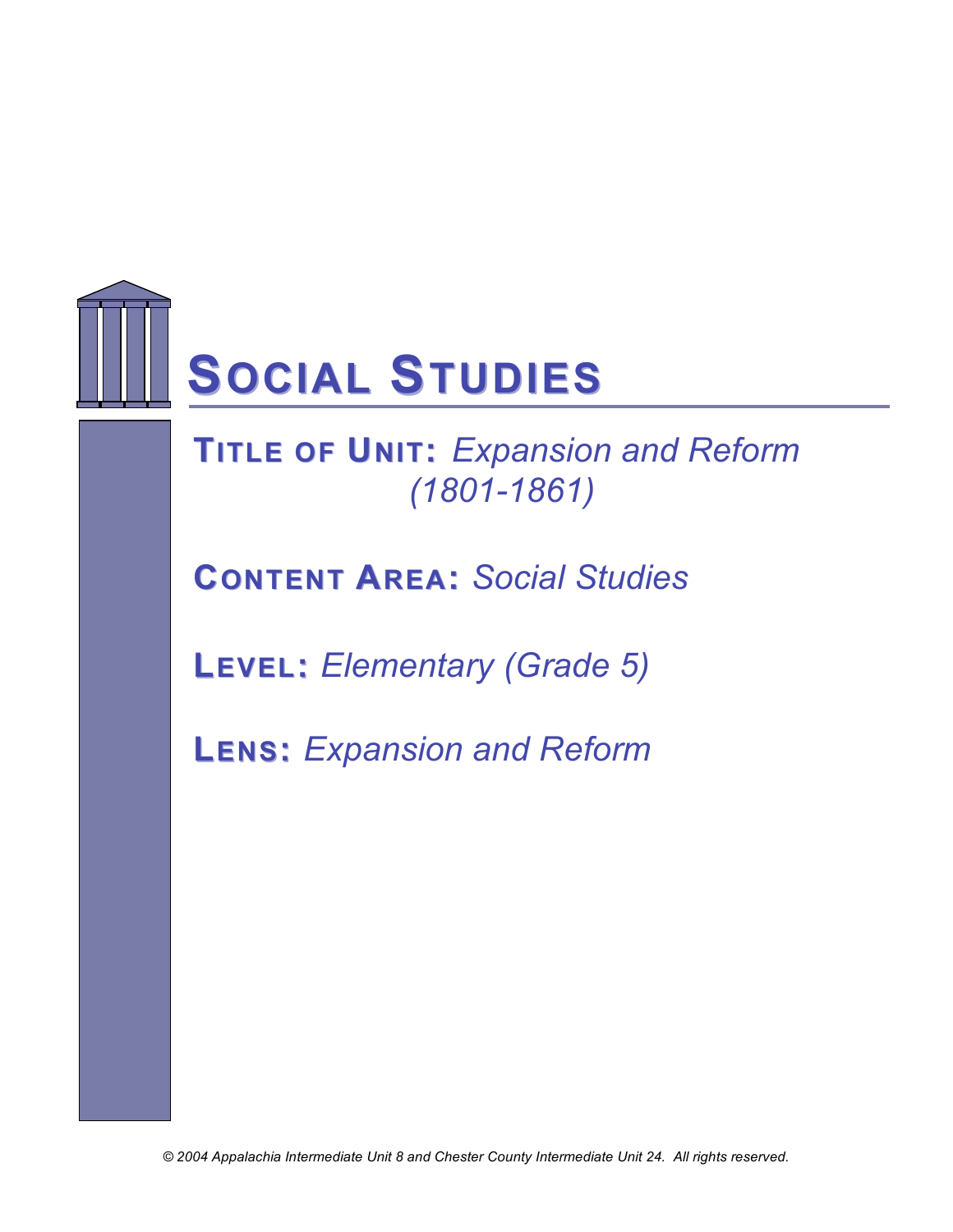**Unit Title:**

*Expansion and Reform (1801-1861)*

**Conceptual Lens:** *Expansion and Reform*

**Length of Unit:** *9 weeks*

| <b>PA Academic</b><br><b>Standards</b>                                                 | <b>Essential</b><br><b>Understandings</b>                                                                                                                                                                                                                                                                                                                                                                                                                                                                                                                                                                                                                                                                                                                                                                                                                                                                                                                                                                                                                                                                                                                                                                                                                                                                                                                                             | <b>Critical Content</b>                                                                                                                                                                                                                                                                                                                                                                                                                                                                | <b>Key Skills</b>                                                                                                       |
|----------------------------------------------------------------------------------------|---------------------------------------------------------------------------------------------------------------------------------------------------------------------------------------------------------------------------------------------------------------------------------------------------------------------------------------------------------------------------------------------------------------------------------------------------------------------------------------------------------------------------------------------------------------------------------------------------------------------------------------------------------------------------------------------------------------------------------------------------------------------------------------------------------------------------------------------------------------------------------------------------------------------------------------------------------------------------------------------------------------------------------------------------------------------------------------------------------------------------------------------------------------------------------------------------------------------------------------------------------------------------------------------------------------------------------------------------------------------------------------|----------------------------------------------------------------------------------------------------------------------------------------------------------------------------------------------------------------------------------------------------------------------------------------------------------------------------------------------------------------------------------------------------------------------------------------------------------------------------------------|-------------------------------------------------------------------------------------------------------------------------|
| 5.1 5C<br>56.5 6B<br>7.3 6D<br>7.4 6A<br>8.2 5C<br>8.3 6A<br>8.3 6B<br>8.36C<br>8.3 6D | <b>Government/Civics</b><br>1. As nations expand territorial<br>control, regional differences in<br>values and perspectives can<br>lead to political conflict.<br>2.<br>Compromise, as a conflict<br>resolution strategy, maintain<br>national unity in the face of<br>regional differences.<br>3.<br>Democratic nations evolve in<br>time and struggle for ideals.<br><b>Economics</b><br>4. Transportation improvements<br>facilitate trade and can<br>stimulate an economy.<br>5. Industrialization and invention<br>of machines support greater<br>economic independence as<br>nations produce needed<br>goods and services.<br>6. Industrialization changes<br>social, economic and political<br>systems of a society.<br>7. National economic interests<br>can lead to the subjugation<br>and domination of cultural<br>sub-groups.<br>Geography<br>8. Technological advances lead<br>to human interaction, which<br>may incite cultural conflict.<br><b>History</b><br>9. Territorial expansion can lead<br>to cultural destruction.<br><b>Culture</b><br>10. Social reforms can derive from<br>perceptions of civil injustice,<br>moral decay, or community<br>need.<br>11. Art, music and literature shape<br>the identity of a nation.<br>12. Merging cultures create social,<br>political, economy changes.<br>13. Immigrants adapt lifestyles to<br>fit new environments. | <b>Students will know:</b><br>1. How the<br>continental United<br>States developed<br>2. How the U.S.<br>developed as a<br>world power<br>through military<br>and foreign policy<br>actions<br>3. How the culture of<br>the united States<br>developed through<br>immigration and<br>expansion<br>4. Key concepts:<br>compromise,<br>economy,<br>industrialization,<br>systems,<br>subjugation, and<br>domination<br>5. Technological<br>advances that<br>have impacted US<br>culture. | 1. Analyze a<br>timeline<br>2. Use primary and<br>secondary<br>sources<br>3. Distinguish<br>between past<br>and present |
|                                                                                        |                                                                                                                                                                                                                                                                                                                                                                                                                                                                                                                                                                                                                                                                                                                                                                                                                                                                                                                                                                                                                                                                                                                                                                                                                                                                                                                                                                                       |                                                                                                                                                                                                                                                                                                                                                                                                                                                                                        |                                                                                                                         |

*© 2004 Appalachia Intermediate Unit 8 and Chester County Intermediate Unit 24. All rights reserved.*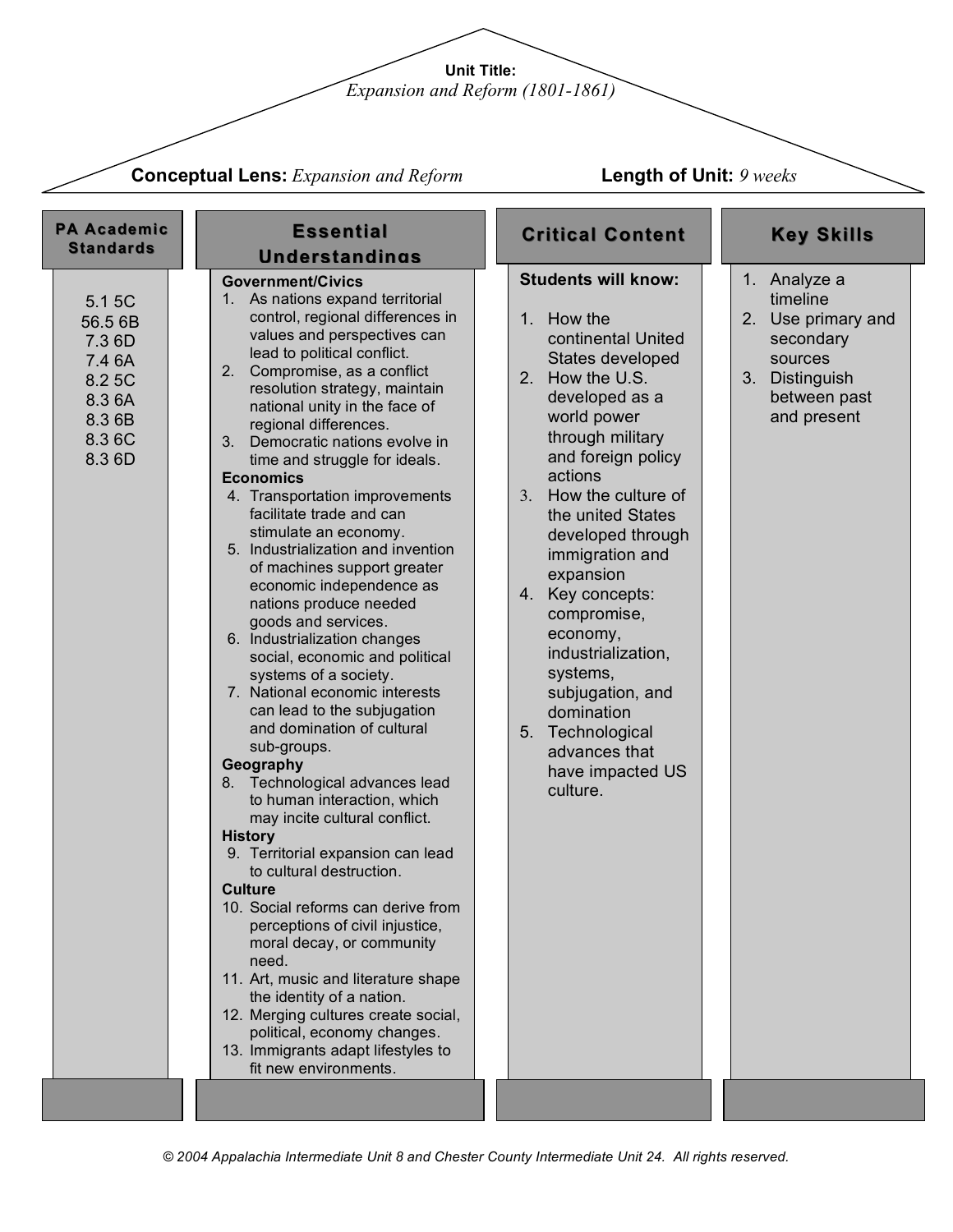

**Unit Title:** Expansion and Reform (1801-1861) **Conceptual Lens:** Expansion and Reform **Length of Unit:** 9 Weeks

| <b>Essential Understandings</b><br>(Generalizations)                                                                                                                                                                                                                                                                                                                                                                                                                 | <b>Guiding Questions</b><br><b>F=Factual</b><br>$C =$ Conceptual<br>P = Philosophical                                                                                                                                                                                                                                                                                |
|----------------------------------------------------------------------------------------------------------------------------------------------------------------------------------------------------------------------------------------------------------------------------------------------------------------------------------------------------------------------------------------------------------------------------------------------------------------------|----------------------------------------------------------------------------------------------------------------------------------------------------------------------------------------------------------------------------------------------------------------------------------------------------------------------------------------------------------------------|
| <b>Government/Civics</b><br>1. As nations expand their territorial control,<br>regional differences in values and<br>perspectives can lead to political conflict.<br>2. Compromise, as a conflict resolution<br>strategy, can maintain national unity in the<br>face of regional differences.<br>3. Democratic nations evolve over time and<br>struggle to reach their ideals.                                                                                       | How did the right to vote differ for white<br>males versus the rest of the population?<br>(C)<br>• How can differences in values and<br>perspective lead to conflict between<br>nations? (C)                                                                                                                                                                         |
| <b>Economics</b><br>4. Improvements in transportation facilitate<br>trade and can stimulate an economy.<br>5. Industrialization, and the invention of<br>machines, support greater economic<br>independence as nations produce needed<br>goods and services.<br>6. Industrialization changes the social,<br>economic and political systems of a society.<br>7. National economic interests can lead to the<br>subjugation and domination of cultural sub-<br>groups. | What ways did the rise of the factory<br>$\bullet$<br>system change American life? (F)<br>How does industrialization change family<br>life? $(C)$<br>In what ways did industrialization change<br>the social, economic and political<br>systems of America? (C)<br>How can industrialization be positive as<br>$\bullet$<br>well as negative on the environment? (P) |
| Geography<br>8.<br>Technological advances lead to human<br>interaction, which may incite cultural conflict.                                                                                                                                                                                                                                                                                                                                                          | In what way did economics, politics and<br>$\bullet$<br>religion influence westward expansion?<br>(F)<br>How can the expansion of one culture<br>$\bullet$<br>cause the destruction of another? (P)                                                                                                                                                                  |
| <b>History</b><br>9. Territorial expansion can lead to cultural<br>destruction.                                                                                                                                                                                                                                                                                                                                                                                      | In what ways did technological advances<br>$\bullet$<br>change land and water transportation?<br>(F)<br>How do technological advances have an<br>environmental and cultural impact? (P)                                                                                                                                                                              |
| <b>Culture</b><br>10. Social reforms can derive from perceptions of<br>civil injustice, moral decay, or community<br>need.<br>11. Art, music and literature shape and reflect<br>the identity of a nation.<br>12. Merging cultures create social, political and<br>economic change.<br>13. Immigrants adapt their lifestyles to fit new<br>environments.<br>© 2004 Appalachia Intermediate Unit 8 and Chester County Intermediate Unit 24. All rights reserved.      | What was the impact of new cultures of<br>$\bullet$<br>American society? (C)<br>Why do cultures merge? (C)<br>٠                                                                                                                                                                                                                                                      |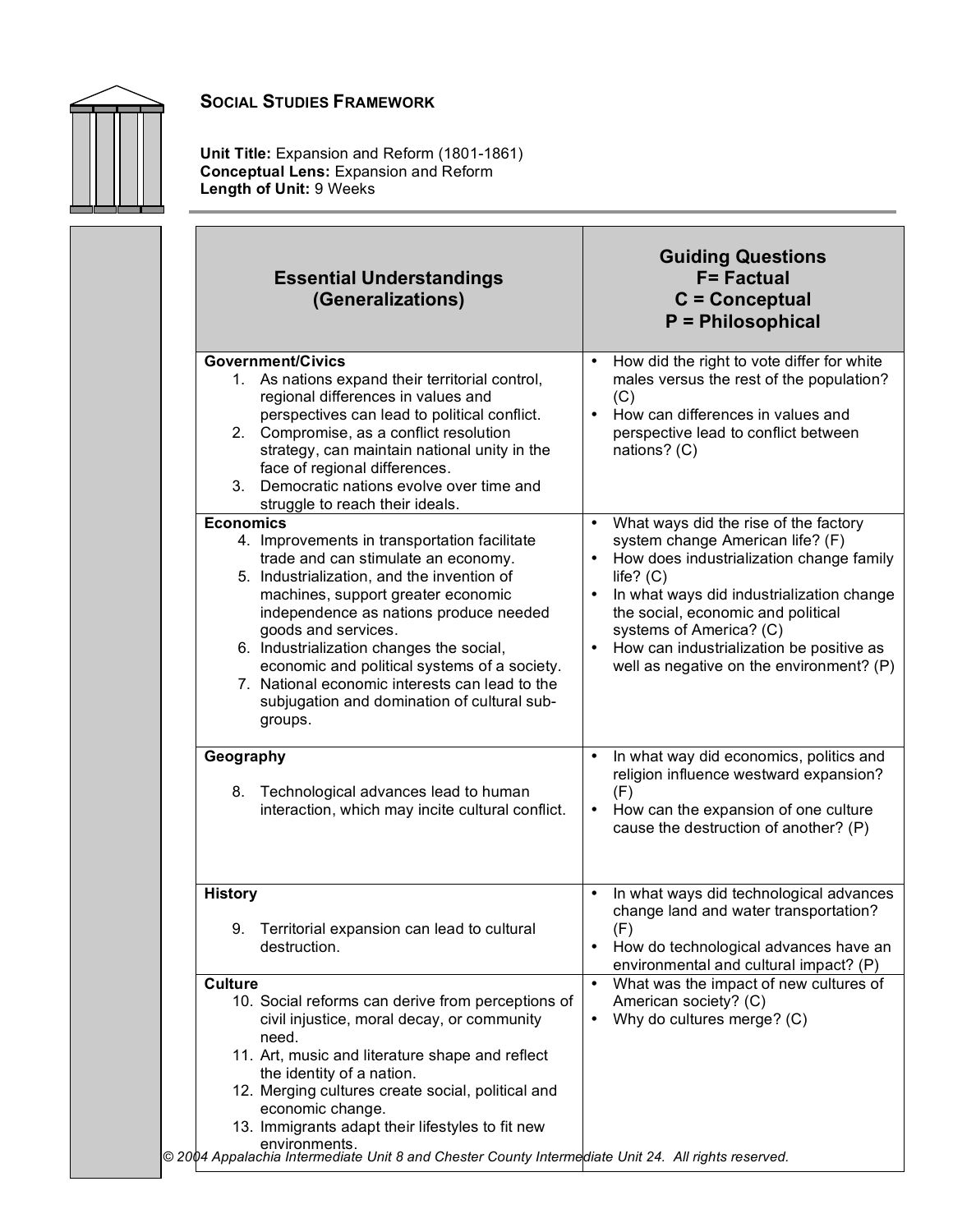

**Unit Title:** Expansion and Reform (1801-1861) **Conceptual Lens:** Expansion and Reform **Length of Unit:** 9 Weeks

## **Culminating Performance Task Planner**

#### **NOTE:**

The purpose of the culminating performance task is to determine whether or not students have developed an understanding of the concepts of the unit. Teachers should introduce the task to the students, and provide time for them to ask clarifying questions about the task and the assessment. Students with special needs or special circumstances may require some modification or extra assistance. These decisions should be made on a case-by-case basis (as with any other type of assignment).

#### **WHAT:**

Investigate expansion and reform.

#### **WHY:**

In order to understand that expansion can lead to cultural destruction.

#### **ENGAGING SCENARIO:**

You and your fellow American Indian leaders will plan a meeting with your territorial representative in Washington D.C. Your group will meet to discuss the destruction of your culture and the forced removal from tribal lands.

Using your knowledge of Manifest Destiny, the Native American culture, and the actions taken by the government against the Native Americans in the early 1800's, you will create and perform a play. You will:

- Have one representative from each of the following tribes: Cherokee, Creek, Chickasaw, Choctaw, and Seminole, and a territorial representative from the U.S. government.
- Conduct research on the perspective of your chosen role.

Write and present the play to the class that will share the perspective on the effects of expansion.

#### **PROCEDURE:**

*© 2004 Appalachia Intermediate Unit 8 and Chester County Intermediate Unit 24. All rights reserved.*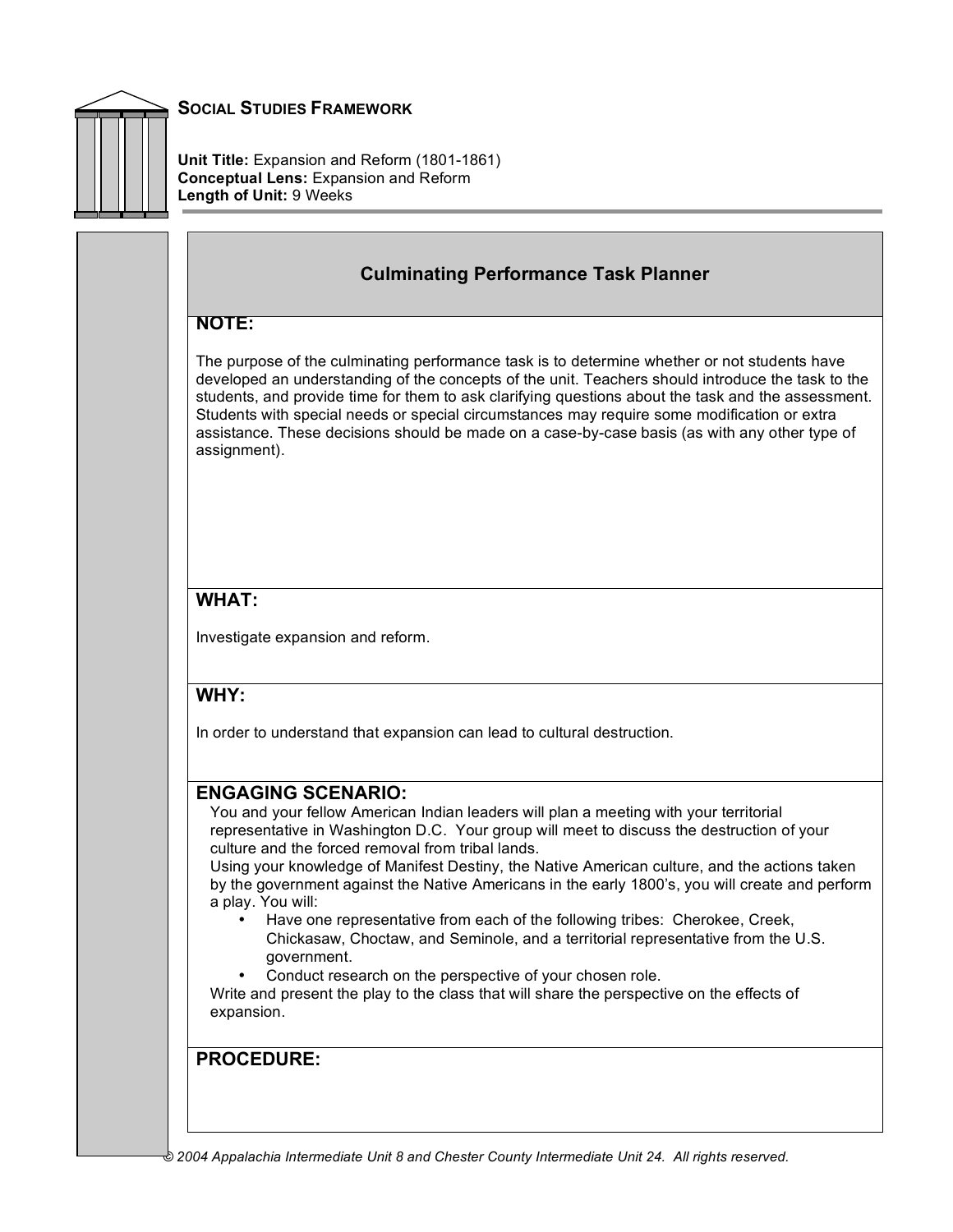

**Unit Title:** Expansion and Reform (1801-1861) **Conceptual Lens:** Expansion and Reform **Length of Unit:** 9 Weeks

| <b>Culminating Performance Task Scoring Rubric</b>                                                                                         |                                   |                           |                                     |  |
|--------------------------------------------------------------------------------------------------------------------------------------------|-----------------------------------|---------------------------|-------------------------------------|--|
| <b>Scoring Criteria</b>                                                                                                                    | <b>Percent</b><br><b>Possible</b> | <b>Self</b><br>Assessment | <b>Teacher</b><br><b>Assessment</b> |  |
| <b>CONTENT</b>                                                                                                                             |                                   |                           |                                     |  |
| The play is thoughtfully performed, and<br>informs the audience of the Native American<br>perspective of the effects of expansion          | 40                                |                           |                                     |  |
| The play accurately reflects the<br>governmental actions taken against the<br>American Indians (e.g. forced removal from<br>tribal lands). | 40                                |                           |                                     |  |
| <b>PROCESS</b>                                                                                                                             |                                   |                           |                                     |  |
| Evidence of engaging research is reflected in<br>the script and in the presentation.                                                       | 20                                |                           |                                     |  |
| <b>TOTALS</b>                                                                                                                              | 100                               |                           |                                     |  |

| <b>Scoring Key</b> |          |  |  |
|--------------------|----------|--|--|
| А                  | 93%-100% |  |  |
| R                  | 85%-92%  |  |  |
| C                  | 78%-84%  |  |  |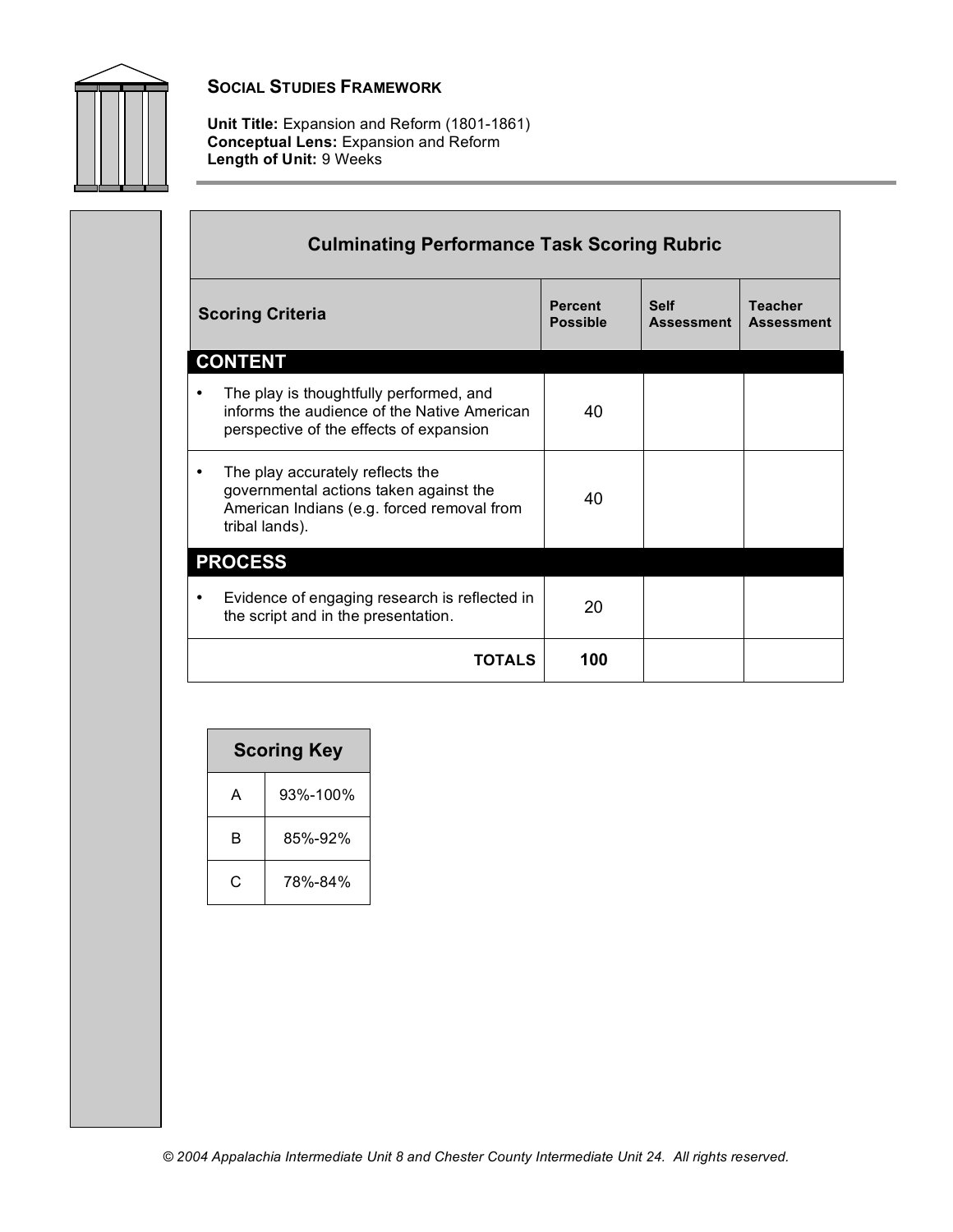

**TITLE OF UNIT: Colonization and** *Settlement (1585-1763)*

**CONTENT AREA:** *Social Studies*

**LEVEL:** *Elementary (Grade 5)*

**LENS:** *Interdependence*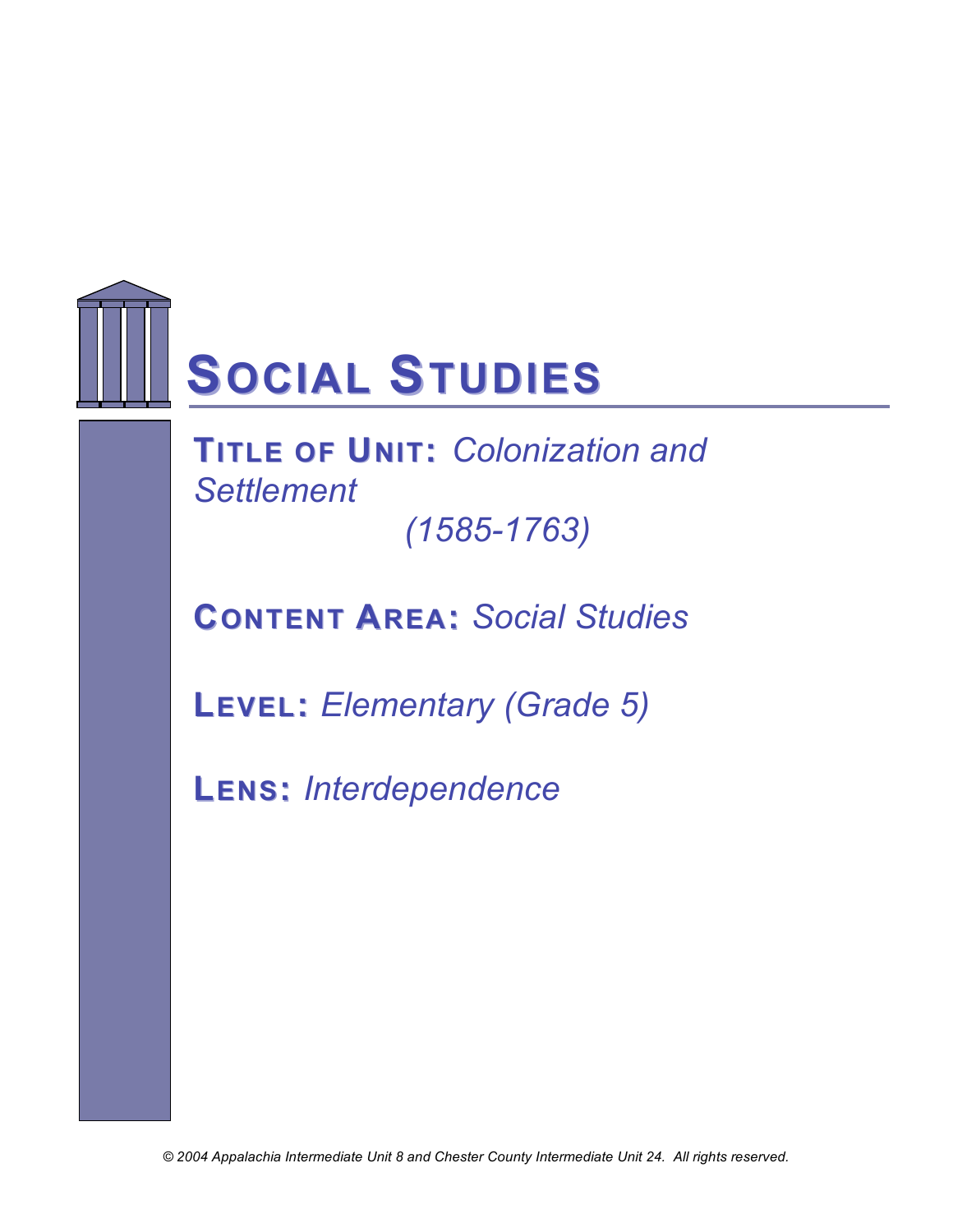#### **Unit Title: Colonization and Settlement (1585-1763)**

**Conceptual Lens:** *Interdependence* **Government/Civics** 1. The rule of law is expressed in different ways by different cultures. **Economics** 2. Economic activity indicates a type of settlement pattern. **Geography** 3. Settlement patterns are determined by human and environmental factors. **History** 4. Human migration creates population patterns that affect the character of a place or region. 5. Cities develop in geographical locations that provide for the community's needs and wants. **Culture** 6. Merging cultures create social, political and economic change. 7. People migrate for religious, political, or economic reasons. 8. Oppressors may force migration and relocation of cultural groups. 7. Communities develop social, economic and political structures to create order, establish interaction patterns, and to manage growth and development. 5.1 6A 5.1 6B 5.1 6C 5.1 6G 5.1 6I 5.1 6J 5.1 6K 5.2 6B 5.2 6D 5.3 6G 5.3 6H 5.3 6K 6.1 6B 6.4 6C 7.1 6B 7.3 6A 7.3 6B 7.3 6C 7.3 6D 7.4 6B 8.2 6A 8.3 6B 8.3 6C 8.3 6D 8.4 6B **Students will know:** 1. Causes and key events of the American **Revolution** 2. Articles of Confederation vs. the **Constitution** 3. Formation of the federal government 4. Parts and functions of the American government 5. Define key concepts: rule of law, oppressors, slavery, immigrants 6. Reasons people migrate 1. Analyze multiple points of view 2. Differentiate between fact and opinion 3. Compare and contrast historical information 4. Interpret primary and secondary sources **PA Academic Standards Essential Understandings Critical Content Key Skills Length of Unit:** *9 weeks*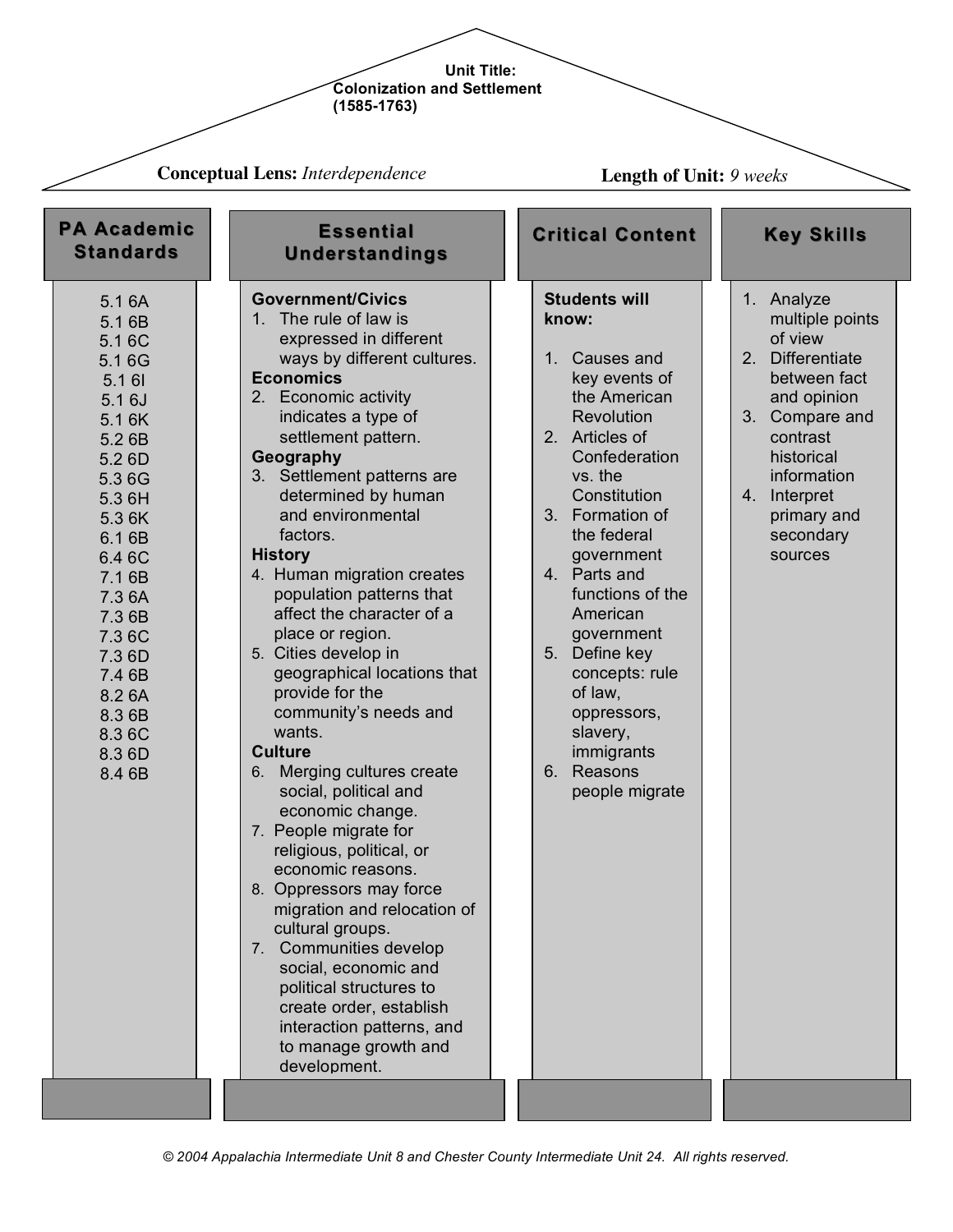

**SOCIAL STUDIES FRAMEWORKS Unit Title:** Colonization and Settlement (1585-1764) **Conceptual Lens:** Interdependence **Length of Unit:** 9 Weeks

| <b>Essential Understandings</b><br>(Generalizations)                                                                                                                                                                                                                                                         | <b>Guiding Questions</b><br>$F = Factorual$<br>$C =$ Conceptual<br>P = Philosophical                                                                                                                                                                                                                                                                                                                                                                            |
|--------------------------------------------------------------------------------------------------------------------------------------------------------------------------------------------------------------------------------------------------------------------------------------------------------------|-----------------------------------------------------------------------------------------------------------------------------------------------------------------------------------------------------------------------------------------------------------------------------------------------------------------------------------------------------------------------------------------------------------------------------------------------------------------|
| Government/Civics<br>1. The rule of law is expressed in different ways<br>by different cultures.                                                                                                                                                                                                             | Describe how each region translated rule of law<br>to fit their individual cultures. (F)<br>How is the rule of law interpreted differently in<br>different cultures? (C)<br>What would happen if there were no rules? (P)<br>In what ways did the Mayflower Compact<br>represent a radical change in government? (F)<br>• How did it grow into the government we have<br>today? $(F)$<br>• How is the rule of law determined by culture<br>and environment? (C) |
| <b>Economics</b><br>2. Economic activity indicates the type of<br>settlement pattern.                                                                                                                                                                                                                        | What are the major economic activities in each<br>region? (F)<br>Why are there economic activities indigenous<br>$\bullet$<br>to each region? (C)                                                                                                                                                                                                                                                                                                               |
| Geography<br>3. Settlement patterns are determined by<br>human and environmental factors.                                                                                                                                                                                                                    | How did the environment affect the settlement<br>patterns of the different regions? (F)<br>How did the immigrants affect the settlement<br>$\bullet$<br>patterns of the different regions? (F)<br>How will settlement patterns evolve as humans<br>change the environment to fit their needs? (C)                                                                                                                                                               |
| <b>History</b><br>4. Human migration creates population patterns<br>that affect the character of a place or region.<br>5. Cities develop in geographical locations that<br>provide for the community's needs and wants<br>(e.g., transportation networks, natural<br>resources, recreational opportunities). | Why did Europeans wan t to immigrate to the<br>$\bullet$<br>New World? (F)<br>Explain what an indentured servant is. (F)<br>$\bullet$<br>Why does human migration create population<br>$\bullet$<br>patterns? (C)<br>In what ways did major urban areas grow? (F)<br>$\bullet$<br>How did urbanization change social,<br>$\bullet$<br>economic, and cultural conditions? (C)                                                                                    |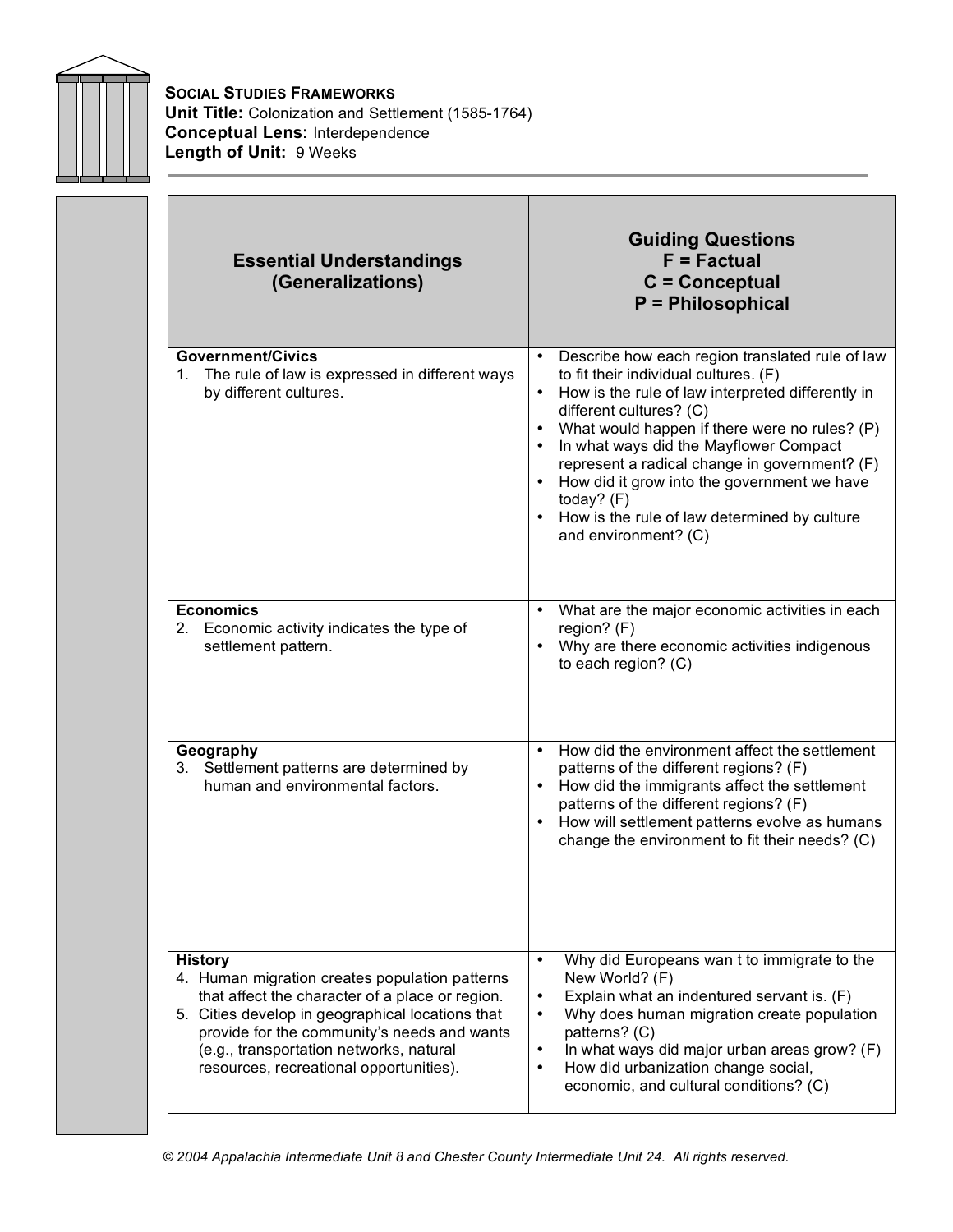

**Unit Title:** Colonization and Settlement (1585-1763) **Conceptual Lens:** Interdependence **Length of Unit:** 9 Weeks

| <b>Essential Understandings</b><br>(Generalizations)                                      | <b>Guiding Questions</b><br>$F = Factorual$<br>$C =$ Conceptual<br><b>P</b> = Philosophical                                                                                                                                                                                                                                                                                                                                                                                                                                                                                                                                                                                                                                                                                                                                                                                                                                                                                                                                                                                                                                                                                                                                                                                                                                                                                                                                                                                                                                                                                                                                                                             |
|-------------------------------------------------------------------------------------------|-------------------------------------------------------------------------------------------------------------------------------------------------------------------------------------------------------------------------------------------------------------------------------------------------------------------------------------------------------------------------------------------------------------------------------------------------------------------------------------------------------------------------------------------------------------------------------------------------------------------------------------------------------------------------------------------------------------------------------------------------------------------------------------------------------------------------------------------------------------------------------------------------------------------------------------------------------------------------------------------------------------------------------------------------------------------------------------------------------------------------------------------------------------------------------------------------------------------------------------------------------------------------------------------------------------------------------------------------------------------------------------------------------------------------------------------------------------------------------------------------------------------------------------------------------------------------------------------------------------------------------------------------------------------------|
| <b>Culture</b><br>Merging cultures create social,<br>6.<br>political and economic change. | Compare and contrast the cultures of the New<br>$\bullet$<br>England, Middle, and Southern Colonies. (F)<br>How do emerging cultures create social, economic,<br>and political change? (C)<br>How do diverse cultures blend together to create a<br>new culture? $(C)$<br>How did the early American colonists draw on their<br>previous culture to establish a new colony? (F)<br>How did they survive in the face of hardship (lack of<br>food, harsh climate) when they reached the new land?<br>(F)<br>What kinds of interactions and perspectives did the<br>$\bullet$<br>English settlers and Native Americans have in New<br>England, the mid-Atlantic, Chesapeake, and the lower<br>South colonies? (F)<br>What kind of influence did Puritans have in the early<br>New England colonies? What forces led to changes in<br>Puritanism in the 1600's? (F)<br>What were the similarities and differences in family<br>and community life among the North American<br>colonies? What factors account for the differences?<br>$(F)$ $(C)$<br>Why did Native American life change in some respects<br>following European contact? (C) (F)<br>Why is one culture able to impact the way of life in<br>another culture? (P)<br>Has the United States had an impact on cultures in<br>other parts of the world in current times? (P)<br>How has the media and technology affected this<br>worldwide influence? (C)<br>Has the United States been impacted by other<br>cultures? In what ways? (P)<br>Should nations try and block the influence of another<br>nation? Why or why not? What circumstances would<br>justify blocking the influence of another nation? (P) |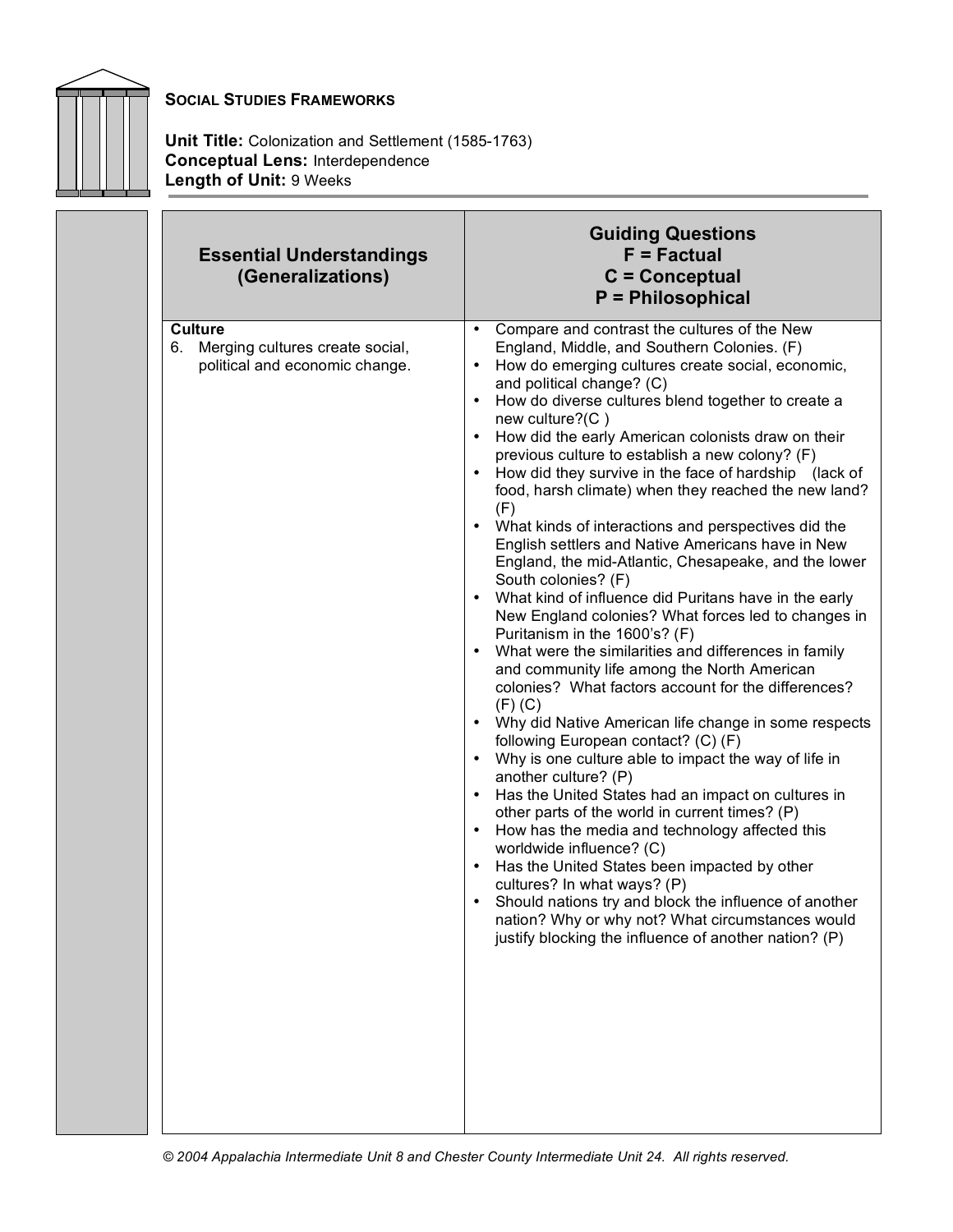

**Unit Title:** Colonization and Settlement (1585-1763) **Conceptual Lens:** Interdependence **Length of Unit:** 9 Weeks

| <b>Essential Understandings</b><br>(Generalizations)                                                                                                                                                                                                                                                                                           | <b>Guiding Questions</b><br>$F = Factorual$<br>$C =$ Conceptual<br><b>P</b> = Philosophical                                                                                                                                                                                                                                                                                                                                                                                                                                                                                                                                                                                                                                                                                                                                                                                                                                                                                                                                                                                                                                                                                                                                                                                                                                                                                                                                                                                                                                                                                                                                                                                                                                                                                                                                                                                                                                                                                                                                                                                |
|------------------------------------------------------------------------------------------------------------------------------------------------------------------------------------------------------------------------------------------------------------------------------------------------------------------------------------------------|----------------------------------------------------------------------------------------------------------------------------------------------------------------------------------------------------------------------------------------------------------------------------------------------------------------------------------------------------------------------------------------------------------------------------------------------------------------------------------------------------------------------------------------------------------------------------------------------------------------------------------------------------------------------------------------------------------------------------------------------------------------------------------------------------------------------------------------------------------------------------------------------------------------------------------------------------------------------------------------------------------------------------------------------------------------------------------------------------------------------------------------------------------------------------------------------------------------------------------------------------------------------------------------------------------------------------------------------------------------------------------------------------------------------------------------------------------------------------------------------------------------------------------------------------------------------------------------------------------------------------------------------------------------------------------------------------------------------------------------------------------------------------------------------------------------------------------------------------------------------------------------------------------------------------------------------------------------------------------------------------------------------------------------------------------------------------|
| <b>Culture</b><br>7. People may migrate for religious,<br>political, or economic reasons.<br>8. Oppressors may force migration and<br>relocation of cultural groups.<br>9. Communities develop social,<br>economic and political structures to<br>create order, to establish interaction<br>patterns, and to manage growth and<br>development. | Why did the Puritans migrate to America in the late 16th<br>and early 17th century? (F)<br>What reasons drove people from other countries to<br>migrate to the American colonies? (F)<br>Why do people migrate to other countries today? (C)<br>$\bullet$<br>How do you think new immigrants felt as they<br>experienced a different way of life in the new land? (P)<br>How did they maintain their sense of cultural identity? (F)<br>How did they shape a new identity combining the old and<br>new? (F)<br>Why did some of the European indentured servants<br>choose to migrate to the colonies? (F)<br>Why is the United States trying to control migration across<br>the southern borders? (F)<br>Should nations have the right to control migration into<br>their country? (P)<br>Why did Africans migrate to the European colonies in the<br>17th century? (F)<br>Why were Africans sold into slavery and imported to the<br>$\bullet$<br>English colonies in the 18th century? (F)<br>Why were slaves considered essential to the economic<br>development of the colonies? (F)<br>How does American history view the practice of slavery<br>today? $(P)$<br>What factors allowed the plantation owners to subjugate<br>$\bullet$<br>slaves during the colonial period? (F)<br>What is oppression? (F)<br>Why are some groups able to dominate and oppress<br>other groups? (C)<br>Is economic gain a justifiable reason for one group to<br>enslave another? (P)<br>Is slavery ever justified? (P)<br>How were the early colonies established? (F)<br>How were they governed? (F)<br>How did the roots of representative government emerge<br>in the early colonies? (F)<br>How did the environment impact the economy of different<br>regions in the early Americas? (F)<br>What would happen if a society had no political structures<br>or government? (P)<br>What would happen if a society had no economic<br>structures or ways of managing resources or money? (C)<br>What would happen if a society had no social structure or<br>norms of behavior? (C) |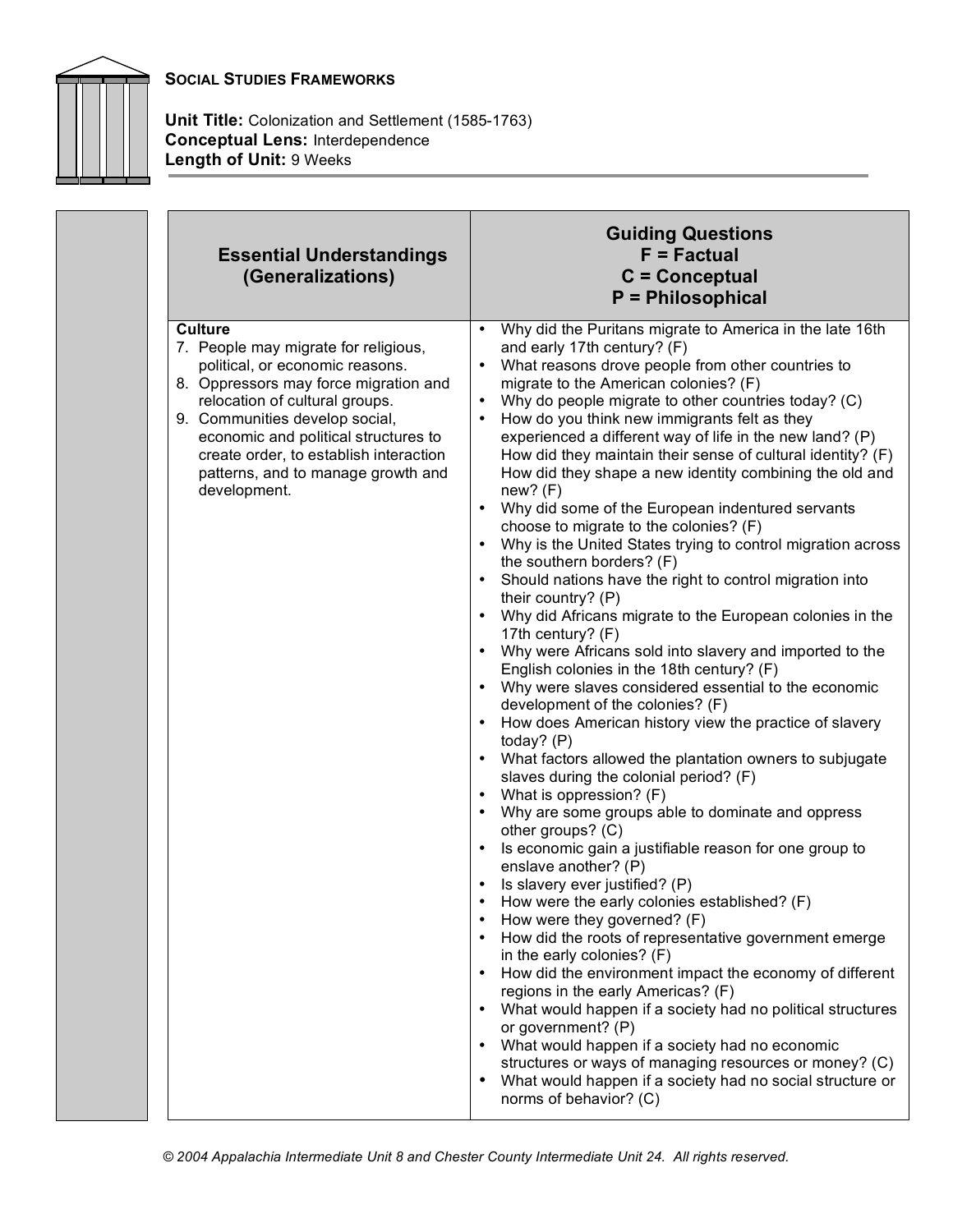

**Unit Title:** Colonization and Settlement (1585-1763) **Conceptual Lens:** Interdependence **Length of Unit:** 9 Weeks

# **Culminating Performance Task Planner NOTE:** The purpose of the culminating performance task is to determine whether or not students have developed an understanding of the concepts of the unit. Therefore, students should complete the task independently, with minimal teacher direction and support. Teachers should, however, introduce the task to the students, and provide time for them to ask clarifying questions about the task and the assessment. Students with special needs or special circumstances may require some modification or extra assistance. These decisions should be made on a case-by-case basis (as with any other type of assignment). **WHAT:** Investigate interdependence during colonization and settlement. **WHY:** Understand that emerging cultures create social, economic and political change. **ENGAGING SCENARIO:** You are going to participate in a colonial expo with other regional representatives from the New England, Middle and Southern colonies. Your task is to create a visual and oral presentation to persuade people to come to you colony from the old world. Your presentation should include, but not be limited to political, economic, geographic and cultural aspects of your region. Explain how the resources of your region have influenced the growth of your region and provide new/more opportunities. **PROCEDURE:**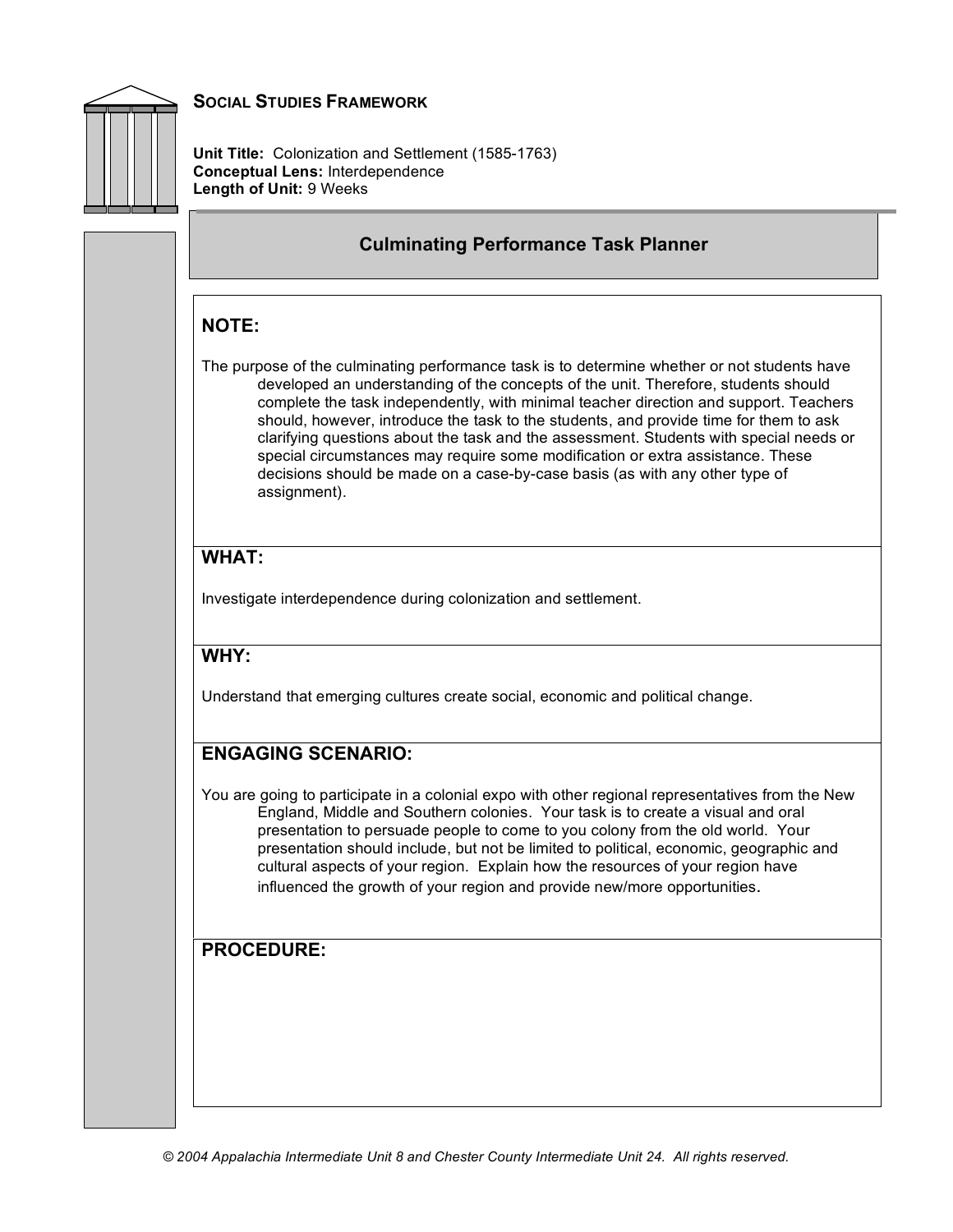

**Unit Title:** Colonization and Settlement (1585-1763) **Conceptual Lens:** Interdependence **Length of Unit:** 9 Weeks

| <b>Scoring Criteria</b>                                                                                                                                | <b>Percent</b><br><b>Possible</b> | <b>Self</b><br><b>Assessment</b> | <b>Teacher</b><br><b>Assessment</b> |
|--------------------------------------------------------------------------------------------------------------------------------------------------------|-----------------------------------|----------------------------------|-------------------------------------|
| <b>CONTENT</b>                                                                                                                                         |                                   |                                  |                                     |
| An engaging presentation persuading<br>people to come to your colony.                                                                                  |                                   |                                  |                                     |
| Include at least two pieces of information<br>$\bullet$<br>about each of the following topics: politics,<br>economics, geography and culture.          |                                   |                                  |                                     |
| Graphs and charts clearly demonstrate<br>$\bullet$<br>how the resources of your region have<br>influenced the growth of your region.                   |                                   |                                  |                                     |
| Display a well-designed display that<br>$\bullet$<br>includes information on geography,<br>economics, politics and culture.                            |                                   |                                  |                                     |
| <b>PROCESS</b>                                                                                                                                         |                                   |                                  |                                     |
| Evidence of research on the economics,<br>politics, geography and culture of your<br>colony. The display should reflect the<br>researched information. |                                   |                                  |                                     |
| <b>TOTALS</b>                                                                                                                                          |                                   |                                  |                                     |

| <b>Scoring Key</b> |          |  |
|--------------------|----------|--|
| А                  | 93%-100% |  |
| В                  | 85%-92%  |  |
| C                  | 78%-84%  |  |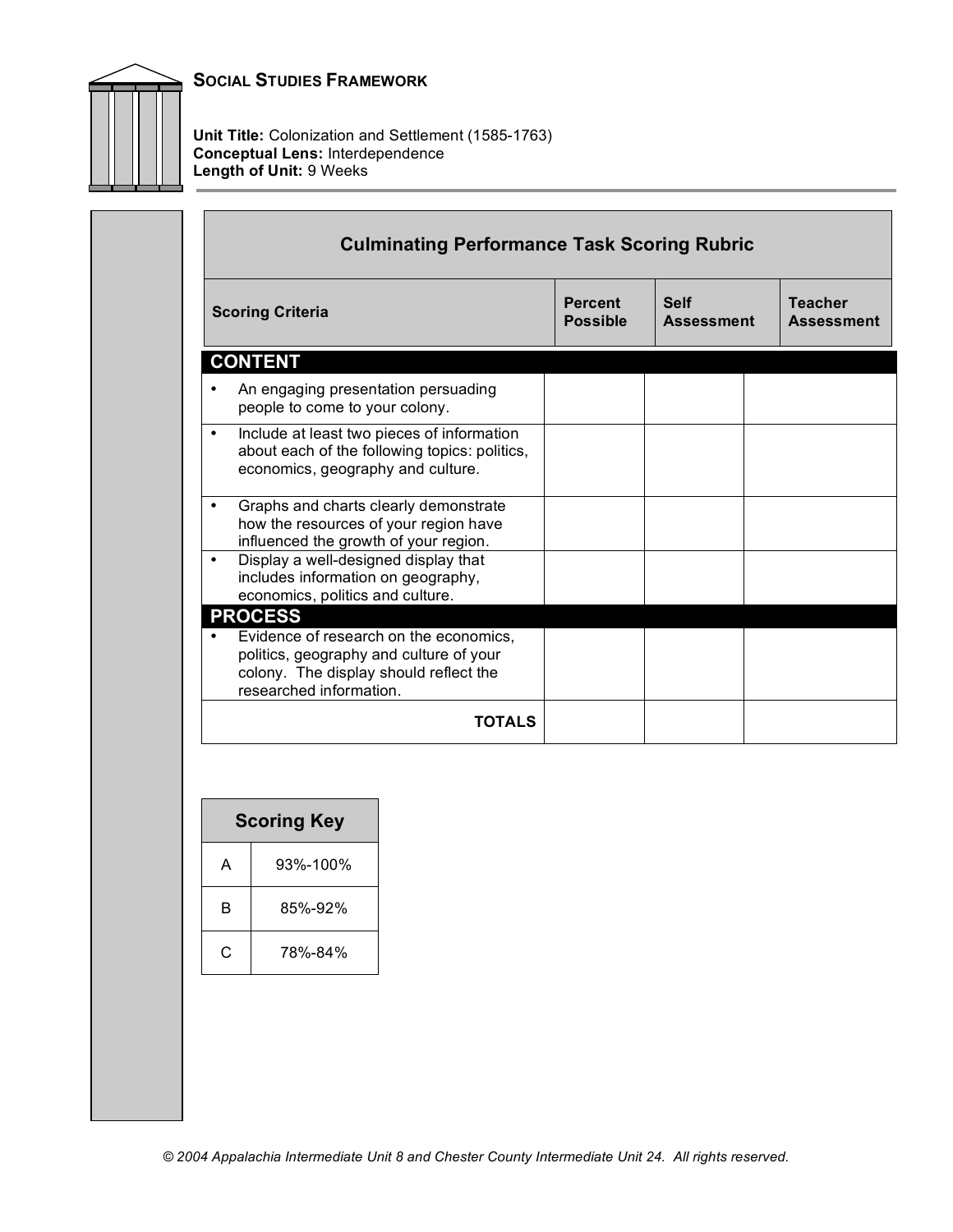

**FTIRTLAE MOFEUWNIOT:R***R***K***ev***S***olution and the New Nation*

*(1754-1820's)*

**CONTENT AREA:** *Social Studies*

**LEVEL:** *Elementary (Grade 5)*

**LENS:** *Revolution and Conflict*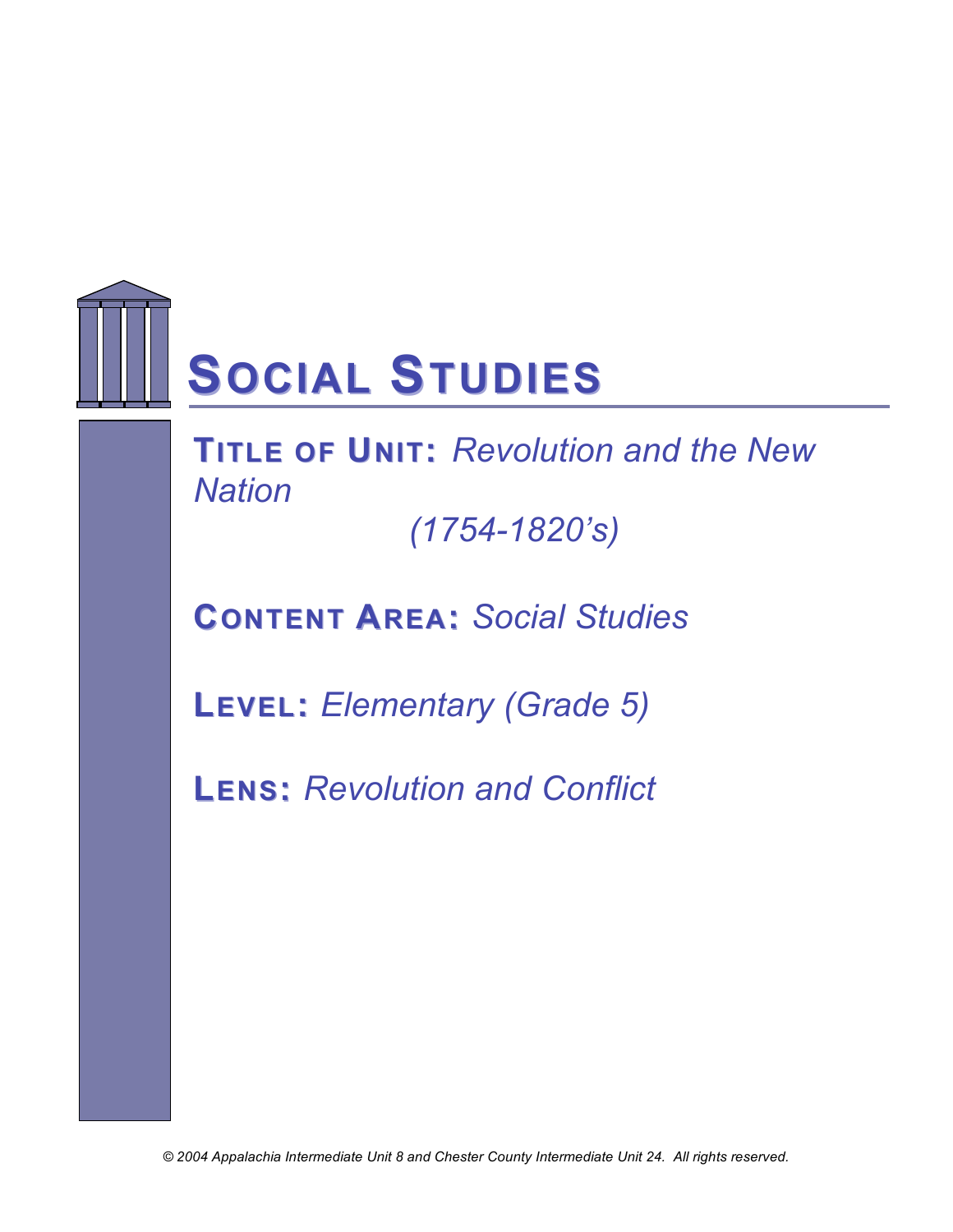**Unit Title:**

*Revolution and the New Nation* 

*(1754-1820's)*

| <b>Conceptual Lens: Revolution and Conflict</b>                                                          |                                                                                                                                                                                                                                                                                                                                                                                                                                                                                                                                                                                                                                                                                                                                                                                             | <b>Length of Unit: 9 weeks</b>                                                                                                                                                                                                                                                                                                                                                                                                                                                |                                                                                                                                                                                                                            |  |
|----------------------------------------------------------------------------------------------------------|---------------------------------------------------------------------------------------------------------------------------------------------------------------------------------------------------------------------------------------------------------------------------------------------------------------------------------------------------------------------------------------------------------------------------------------------------------------------------------------------------------------------------------------------------------------------------------------------------------------------------------------------------------------------------------------------------------------------------------------------------------------------------------------------|-------------------------------------------------------------------------------------------------------------------------------------------------------------------------------------------------------------------------------------------------------------------------------------------------------------------------------------------------------------------------------------------------------------------------------------------------------------------------------|----------------------------------------------------------------------------------------------------------------------------------------------------------------------------------------------------------------------------|--|
| <b>PA Academic</b><br><b>Standards</b>                                                                   | <b>Essential</b><br><b>Understandings</b>                                                                                                                                                                                                                                                                                                                                                                                                                                                                                                                                                                                                                                                                                                                                                   | <b>Critical Content</b>                                                                                                                                                                                                                                                                                                                                                                                                                                                       | <b>Key Skills</b>                                                                                                                                                                                                          |  |
| 5.3 6E<br>5.3 61<br>5.4 6A<br>6.26C<br>6.4 6A<br>7.16A<br>8.2 6B<br>8.2 6D<br>8.3 6A<br>8.3 6B<br>8.3 6D | <b>Government/Civics</b><br>1. Individual rights and the<br>common good<br>necessitate a limited<br>government.<br><b>Economics</b><br>2. Nations compete for<br>scarce resources in<br>order to meet their<br>needs and wants.<br>3. Conflicts or Alliances<br>are created in the<br>competition for scarce<br>resources.<br>Geography<br>4. Geographic location<br>can provide a<br>comparative trade<br>advantage.<br><b>History</b><br>5. The student<br>understands that<br>conflict leads to<br>revolution, which<br>creates social.<br>economic and political<br>change.<br>Social, economic or<br>6.<br>political change may be<br>a positive or a negative<br>consequence of conflict.<br><b>Culture</b><br>7. Leaders emerge in the<br>revolutionary struggle to<br>reach ideals. | <b>Students will know:</b><br>1. Causes and key<br>events of the<br>American<br>Revolution<br>2. Articles of<br>Confederation<br>vs. the<br>Constitution<br>3. Formation of the<br>federal<br>government<br>4. Parts and<br>functions of the<br>American<br>government<br>5. Key concepts:<br>common good,<br>minority,<br>alliance,<br>revolution,<br>6. Resources<br>impact conflicts<br>and alliances<br>7. How geography<br>impacts trade<br>advantages/disa<br>dvantages | 1. Analyze<br>multiple points<br>of view<br><b>Differentiate</b><br>2.<br>between fact<br>and opinion<br>3. Compare and<br>contrast<br>historical<br>information<br>Interpret<br>4.<br>primary and<br>secondary<br>sources |  |
|                                                                                                          |                                                                                                                                                                                                                                                                                                                                                                                                                                                                                                                                                                                                                                                                                                                                                                                             |                                                                                                                                                                                                                                                                                                                                                                                                                                                                               |                                                                                                                                                                                                                            |  |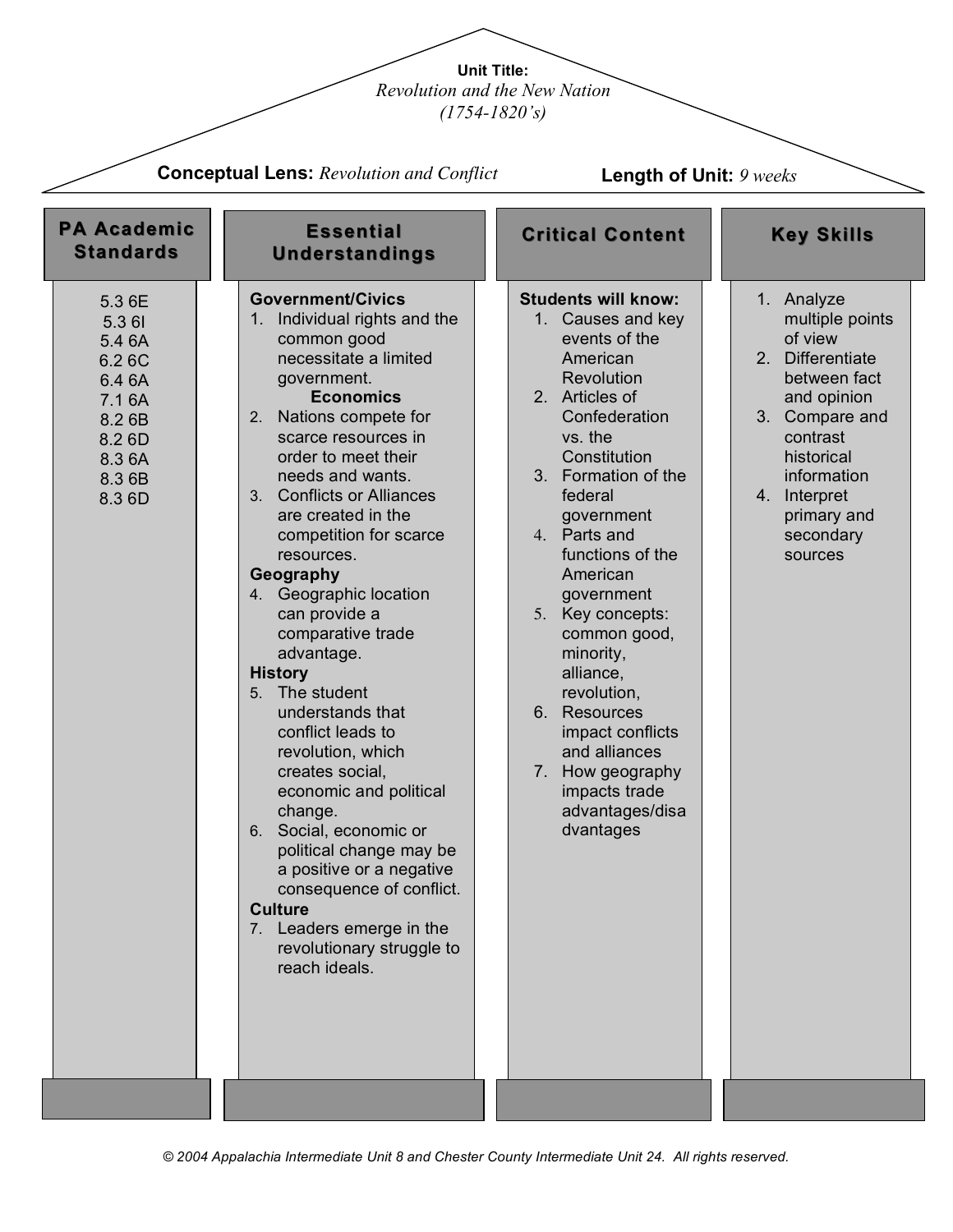

**Unit Title:** Revolution and the New Nation (1754-1820's) **Conceptual Lens:** Revolution and Conflict **Length of Unit:** 9 Weeks

| <b>Essential Understandings</b><br>(Generalizations)                                                                                                                                                                                                                   | <b>Guiding Questions</b><br>$F = Factorual$<br>C = Conceptual<br><b>P</b> = Philosophical                                                                                                                                                                                                                                                                                                                                                                                                                      |
|------------------------------------------------------------------------------------------------------------------------------------------------------------------------------------------------------------------------------------------------------------------------|----------------------------------------------------------------------------------------------------------------------------------------------------------------------------------------------------------------------------------------------------------------------------------------------------------------------------------------------------------------------------------------------------------------------------------------------------------------------------------------------------------------|
| <b>Government/Civics</b><br>Individual rights and the common good<br>1.<br>necessitate a limited government.                                                                                                                                                           | How did the Articles of Confederation and the<br>$\bullet$<br>Constitution differ? (F)<br>Why is democracy an expression of individual<br>$\bullet$<br>rights and the common good? (C)                                                                                                                                                                                                                                                                                                                         |
| <b>Economics</b><br>2. Nations compete for scarce resources in<br>order to meet their needs and wants.<br>3. Conflicts or Alliances are created in the<br>competition for scarce resources.                                                                            | How did the economic policies of England lead<br>٠<br>to conflict with the American colonies? (F)<br>How can minorities overcome economic<br>$\bullet$<br>policies? (C)<br>What is an alliance? (F)<br>$\bullet$<br>How do alliances develop? (C)<br>٠                                                                                                                                                                                                                                                         |
| Geography<br>4. Geographic location can provide a<br>comparative trade advantage.                                                                                                                                                                                      | How did American have advantages and<br>$\bullet$<br>disadvantages in trade competition with<br>England? (F)<br>How can geographic location provide trade<br>$\bullet$<br>advantage? (F)                                                                                                                                                                                                                                                                                                                       |
| <b>History</b><br>5. The student understands that conflict leads<br>to revolution, which creates social, economic<br>and political change.<br>6. Social, economic or political change may be<br>a positive or a negative consequence of<br>conflict.<br><b>Culture</b> | In what way did the conflict between the<br>$\bullet$<br>colonies and England lead to revolution? (C)<br>How does revolution create social, economic<br>٠<br>and political change? (P)<br>In a graphic organizer, identify the positive and<br>$\bullet$<br>negative social, economic and political<br>consequences of the American Revolution. (C)<br>Why would the consequence of conflict be<br>positive for some and negative for others? (P)<br>How did revolutionary leadership reflect the<br>$\bullet$ |
| 7. Leaders emerge in the revolutionary<br>struggle to reach ideals.                                                                                                                                                                                                    | different goals between the rural farmers and<br>urban craftsmen? (F)<br>Why is it important to have strong leadership in<br>$\bullet$<br>a culture? (P)                                                                                                                                                                                                                                                                                                                                                       |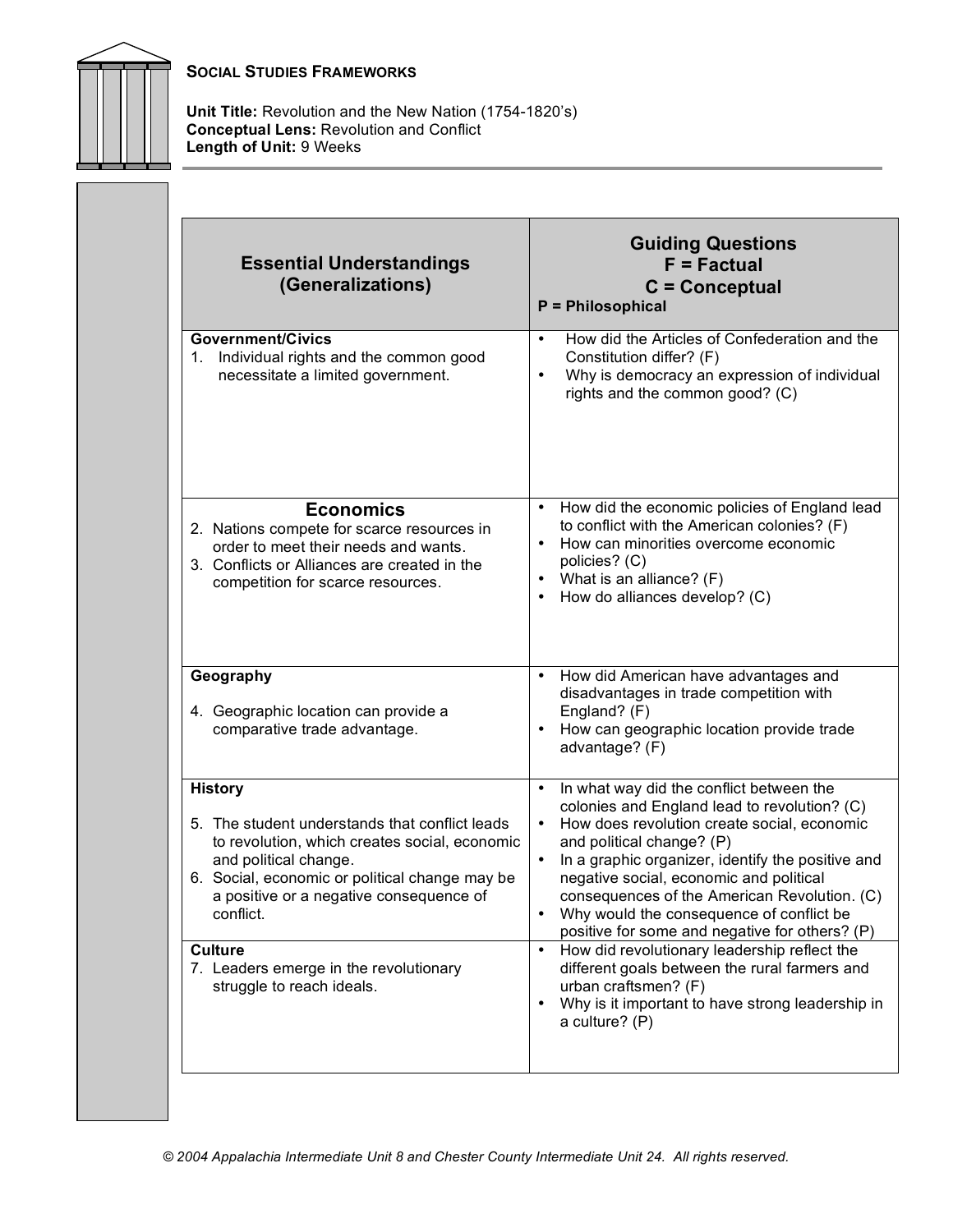

**Unit Title:** Revolution and the New Nation (1754-1820's) **Conceptual Lens:** Revolution and Conflict **Length of Unit:** 9 Weeks

## **Culminating Performance Task Planner**

### **NOTE:**

The purpose of the culminating performance task is to determine whether or not students have developed an understanding of the concepts of the unit. Teachers should introduce the task to the students, and provide time for them to ask clarifying questions about the task and the assessment. Students with special needs or special circumstances may require some modification or extra assistance. These decisions should be made on a case-by-case basis (as with any other type of assignment).

## **WHAT:**

Investigate revolution and the new nation.

## **WHY:**

In order to understand that conflict leads to revolution, which creates social, economic and political change.

# **ENGAGING SCENARIO:**

You and your fellow reporters work for the Boston Gazette, 1775. You will write a special edition of the paper to inform citizens about the important changes occurring in the social, political and economic arenas in the Boston area. Your special edition should include the effect of military action on the civilian population of Boston.

Be sure to include an article on each of the following:

- o Economic changes resulting from the conflict with England
- $\circ$  The contrast in military tactics shown by the British and the Patriots at Lexington and Concord
- o Compare and contrast the social environment of the loyalists and patriots
- $\circ$  An interview with a noteworthy leader of the Boston community (e.g. John Adams, Samuel Adams, Paul Revere, John Hancock) for his perspectives on the conflict.
- $\circ$  An interview with a noteworthy British military officer or leading loyalist (e.g. General Gage, General Howe)

## **PROCEDURE:**